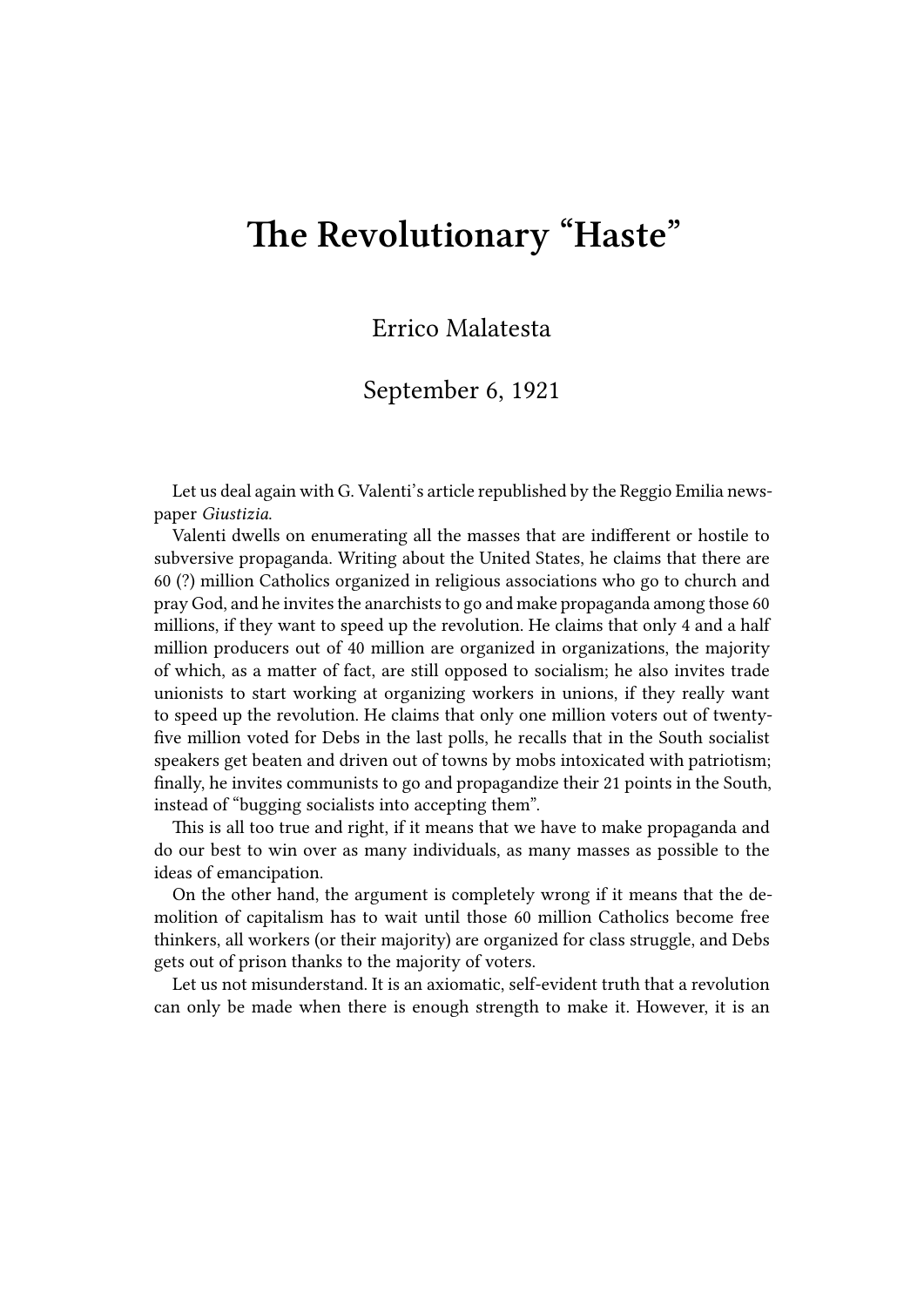historical truth that the forces determining evolution and social revolutions cannot be reckoned with census papers.

Catholics in the United States and elsewhere will remain as numerous as they are, or even grow, as long as there is a class, holding the power of wealth and science, interested in keeping the masses in their intellectual slavery, in order to dominate them more easily. Workers will never be fully organized, and their organizations will always be subject to breaking down or degenerating, as long as poverty, unemployment, fear of losing one's job, desire to improve one's conditions feed the antagonism among workers, and give the masters the opportunity to profit from any circumstances and any crises to make the workers compete against each other. And voters will always be sheep by definition, even if sometimes they happen to kick back.

Given certain economic conditions and a certain social environment, it is proven that the intellectual and moral conditions of the masses stay basically the same. Until an external, ideally or materially violent event comes and changes that environment, propaganda, education and instruction remain helpless; they only act upon those individuals who can overcome the environment in which they are forced to live, in virtue of natural or social privileges. However, that small number, that self-conscious and rebellious minority born by every social order in consequence of those injustices to which the masses are subject, acts like a historical ferment, which suffices, as it always did, to make the world progress.

Every new idea and institution, all progress and every revolution have always been the work of minorities. It is our aspiration and our aim that everyone should become socially conscious and effective; but to achieve this end, it is necessary to provide all with the means of life and for development, and it is therefore necessary to destroy with violence, since one cannot do otherwise, the violence which denies these means to the workers.

Naturally, the "small numbers", the minority, must be sufficient, and those who imagine that we want to have an insurrection a day without taking into account the forces opposing us, or whether circumstances are in our favour or against us, misjudge us. In the, now remote, past, we were able, and did, carry out a number of minute insurrectionary acts which had no probability of success. But in those days we were indeed only a handful, and wanted the public to talk about us, and our attempts were simply means of propaganda.

Now it is no longer a question of uprising to make propaganda; now we can win, and so we want to win, and only take such action when we think we can win. Of course we can be mistaken, and on the grounds of temperament may be led into believing that the fruit is ripe when it is still green; but we must confess our preference for those who err on the side of haste as opposed to those who always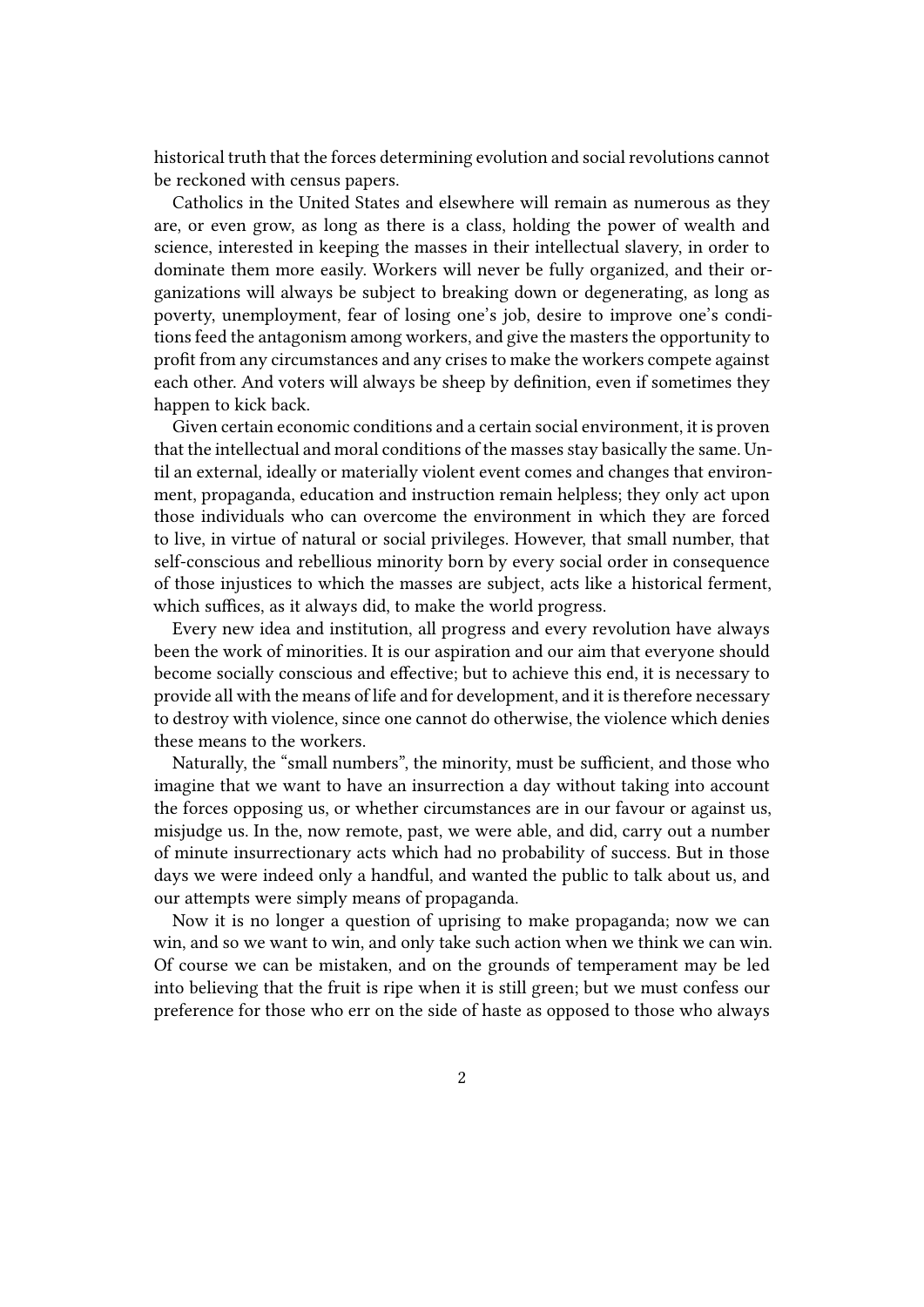play a waiting game and let the best opportunities slip through their fingers for they, through fear of picking a green fruit then let the whole crop go rotten!

In conclusion, we completely agree with *La Giustizia* when it emphasizes the necessity of making a lot of propaganda and of developing proletarian struggle organizations as much as possible; but we definitely depart from it when it maintains that we should not take action until we have drawn the majority of that inert mass, which will only be converted by the events and will only accept the revolution after the revolution has begun.